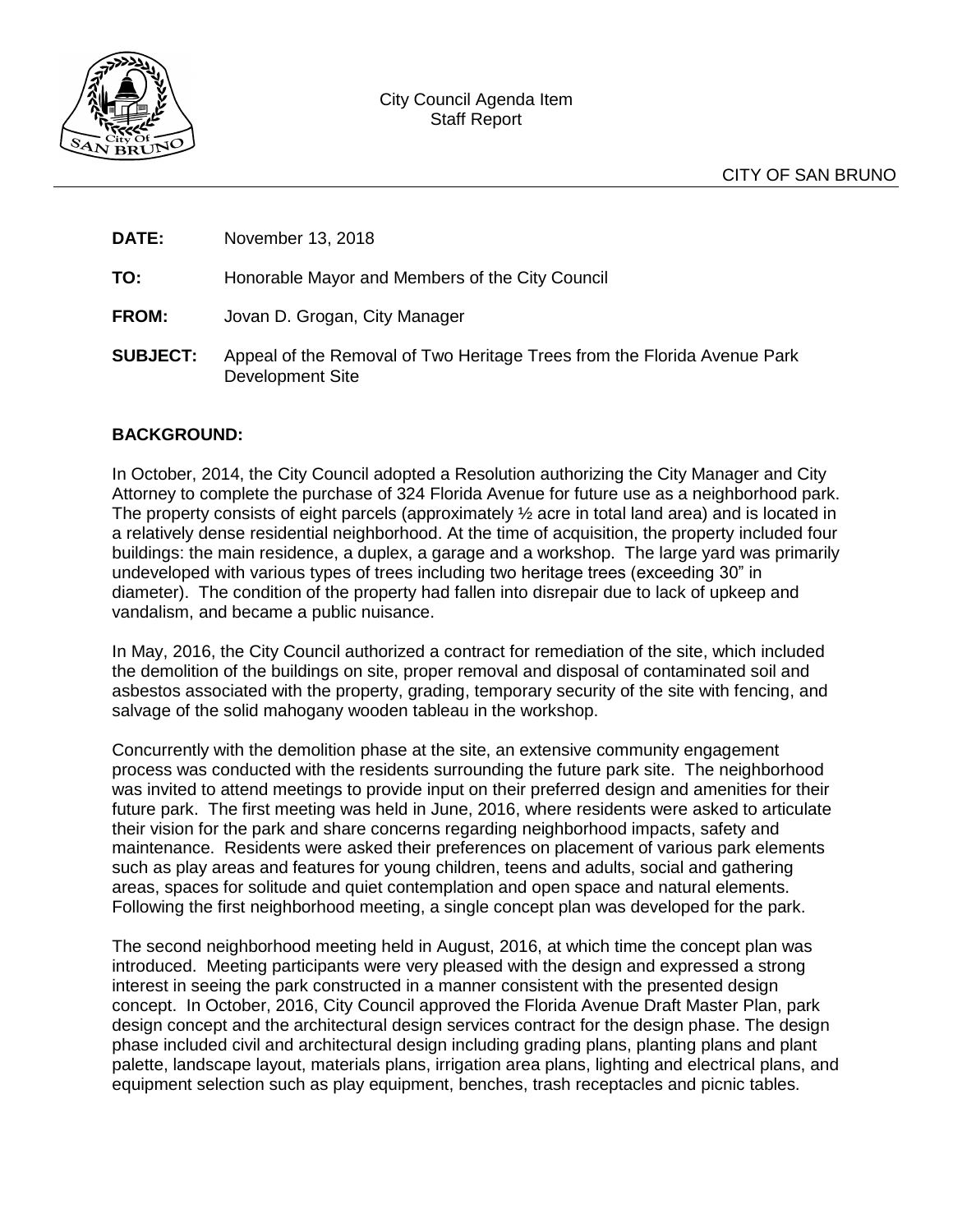In August, 2017, the City Council approved a construction contract with Star Construction, Inc. for the Florida Avenue Park Project. During the project submittal phase, the Contractor requested changes and clarifications related to the design and construction documents. The City did not issue the notice to proceed for the construction work and decided to terminate the contract for convenience November, 2017. Since that time, City staff have worked with the landscape architecture firm to identify revisions to construction documents and work through various concerns that were raised about the design and the site.

One of the more significant concerns involved the potential removal of two heritage trees on the site. This decision is linked to the preferred layout of the park. City staff brought this issue to the attention of the Parks and Recreation Committee at their regular Commission meeting held on September 19, 2018 and received a recommendation on the preferred layout in order to move forward with preparation of final design plans/specifications as well as preparation of the site and documents to rebid the project for construction.

Following the Park and Recreation Commission meeting, staff posted the trees for removal in accordance with Municipal Code Chapter § 8.25.020, which requires a 10 day noticing period. Within the 10-day period, three appeals were received by City staff: one by the City Clerk's office; one by the City Manager; and one by the Community Services Director. All three appeals appear to include the same information and were submitted by the same group of citizens, with 17 names and email addresses. This staff report is prepared for the City Council to consider the appeals.

The appeal hearing was initially scheduled for October 23, 2018, and was rescheduled to November 13, 2018 based on a request to reschedule from one of the listed appellants.

### **DISCUSSION:**

On September 19, 2018, the Park and Recreation Commission received a report on the current design and construction plan for the Florida Avenue Park, which consists of the following components:

- Park entrance with signage, seating and scored tone paving;
- A minimum of twelve (12) new trees per the City's standards and preservation of two existing on-site heritage trees;
- Children's play area with play equipment, rubberized play surfacing, seating, and play equipment;
- Adult exercise features including a cardio course and multi-generational play equipment;
- Community grove of small, proportionally sized, flowering trees, with fully accessible crushed stone paving;
- Neighborhood square with scored tone paving, seating, picnic tables and, shade from trees;
- Urban woodlands with low evergreen ground cover and multi-trunk native trees;
- Pedestrian paths with seating and scored ton paving; and,
- Great Lawn area with turf or drought tolerant grass.

While the design plans are at 100% completion and construction documents were prepared, as noted above, the prior contractor requested changes and clarifications related to the design and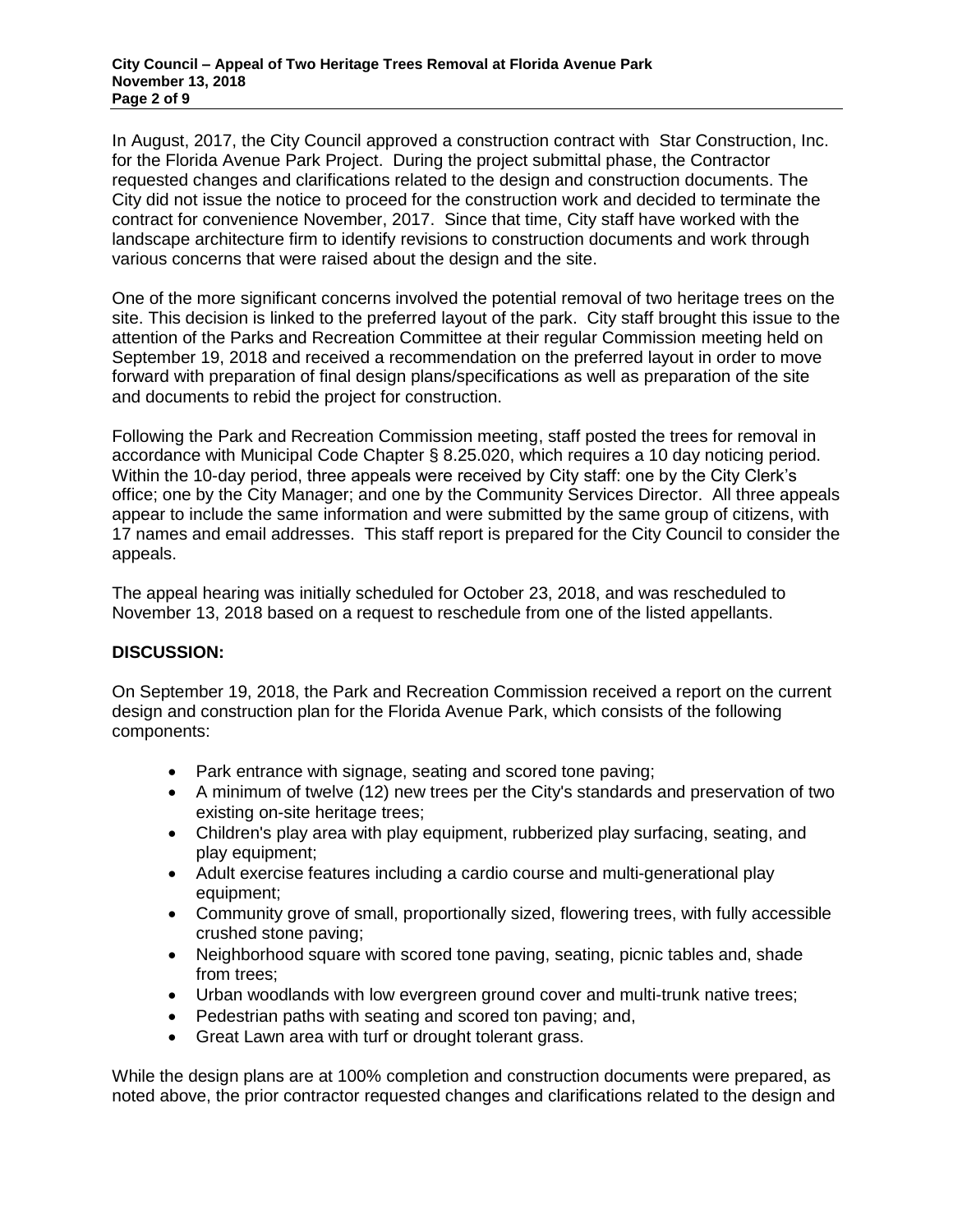construction documents. Further, the City undertook a review of the project as well as future maintenance requirements at the site. As a result, staff recommended the following changes to the park layout.

Design Changes:

- 1. **Revise design of walkway area long San Anselmo Avenue** Maintain existing walkway alignment and replace mulch at the tree planting strip with decomposed granite.
- 2. **Simplify planting inside the play area fence** Eliminate vines on the fence, delete two irrigation values and associated equipment. Reduce plant variety and alter all shrub landscaping to include only varieties that are not easily trampled.
- 3. **Revise fence plan between the park and the adjacent residence** Replace existing fence design at the property line (decorative metal fence), with a solid six foot wood fence.
- 4. **Revise irrigation and electrical plans** Amend electrical plans related to service meter dimensions and alter irrigation design to revise quick coupler union PVC grade.
- 5. **Remove existing heritage trees or amend plans for the location and/or inclusion of a children's play areas.**

Items 1-4 are relatively minor to the overall concept and future use of the park. However, item 5 has significant implications on the usability and configuration of the park.

# *Heritage Trees*

Two large trees remain on the site. Both trees meet the City's definition of a heritage tree as defined in Municipal Code Chapter 8.25 section 8.25.020 (Ordinance 1669). Removal of any heritage tree is subject to specific site/tree conditions and obtaining a City permit. In addition, replanting of either two twenty-four inch box trees or one thirty-six inch box tree for each heritage tree removed is required. If the City's Public Works Director determines that reforestation is not possible, a payment equal to the cost of purchasing and installing the replacement tree(s) is required to be made to the City's Restricted Revenue Fund designated for tree replanting. Additionally, if the removal permit is approved, the City shall notice the abutting property owners and provide a minimum of a 10-day period for any person to file an appeal. Heritage tree appeals are heard and decided by the City Council.

After the completion of the 100% plans, several individuals (including City staff) raised concerns about the location and condition of the two heritage trees, especially considering their proximity to the children's play area. Earlier this year, a representative for the City suggested removal of the two trees. This information was conveyed to residents near the site as well as members of the Parks and Recreation Commission. At that time, several community members expressed concern that the trees would be removed and urged the City to reconsider.

In order to obtain an outside assessment of the current condition of the trees as well as the impact that installation of the park (as currently designed) would have, the City hired two certified arborists, Tree Management Experts and Kielty Arborist Services, to provide independent reports. Both reports are attached to this document as Attachments 2 and 3.

Following is a combined summary of their findings.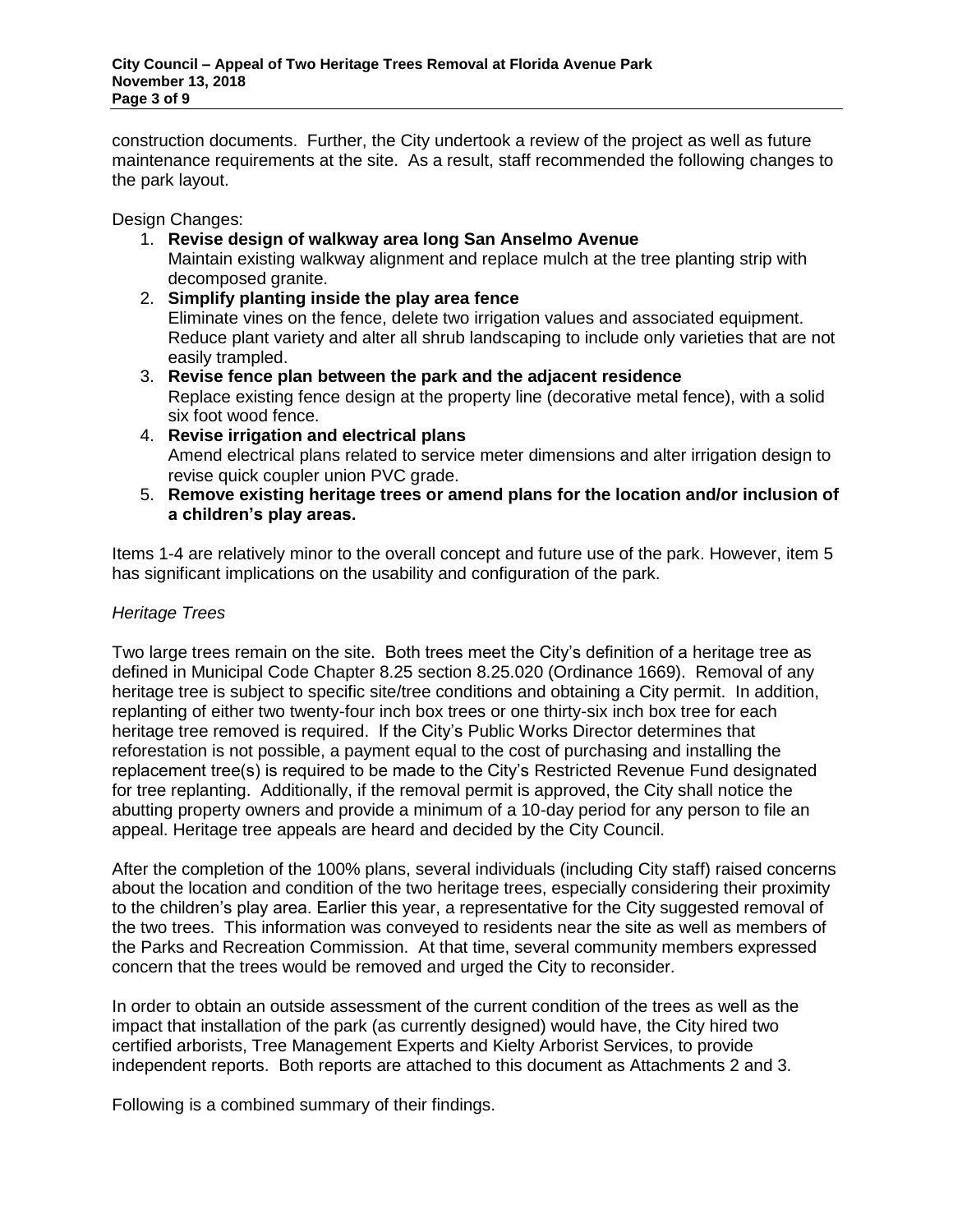#### **Norfolk Island Pine**

The Norfolk Island pine (Araucaria heterophylla) is located at the north end of the property and is approximately 4 feet from the neighboring property. The tree is about 90 feet tall, and has had the top removed after it had died. The trunk is approximately 36.5 inches in diameter and the form of the tree is fair with a single straight trunk and very good limb spacing (common for the species). The tree has very large surface roots (12-14 inch diameter).



*Norfolk Island Pine*

- $\triangleright$  "The Norfolk Island pine produces large seed pods that fall without warning. The species is also prone to Mealybugs, a sucking insect that excretes large volumes of honeydew (fecal matter). The honeydew is quite sticky causing damage to vehicles and landscape structures including play equipment." (*Kielty Arborist Services*)
- $\triangleright$  "The Norfolk Island pine will be significantly impacted as the pad for the play structure will be within 6 feet of the trunk. The excavation depth for the pad will be approximately 2 feet and will sever the surface oriented roots. Root loss will be between 25-30 percent." (*Kielty Arborist Services*)
- $\triangleright$  "The Norfolk Island pine is a poor choice for a park especially a park with children play equipment. The 2-3 pound seed pods mature in September and will fall from the tree. The excretion of honeydew will also be a nuisance as surfaces and clothing will become a sticky mess. Root loss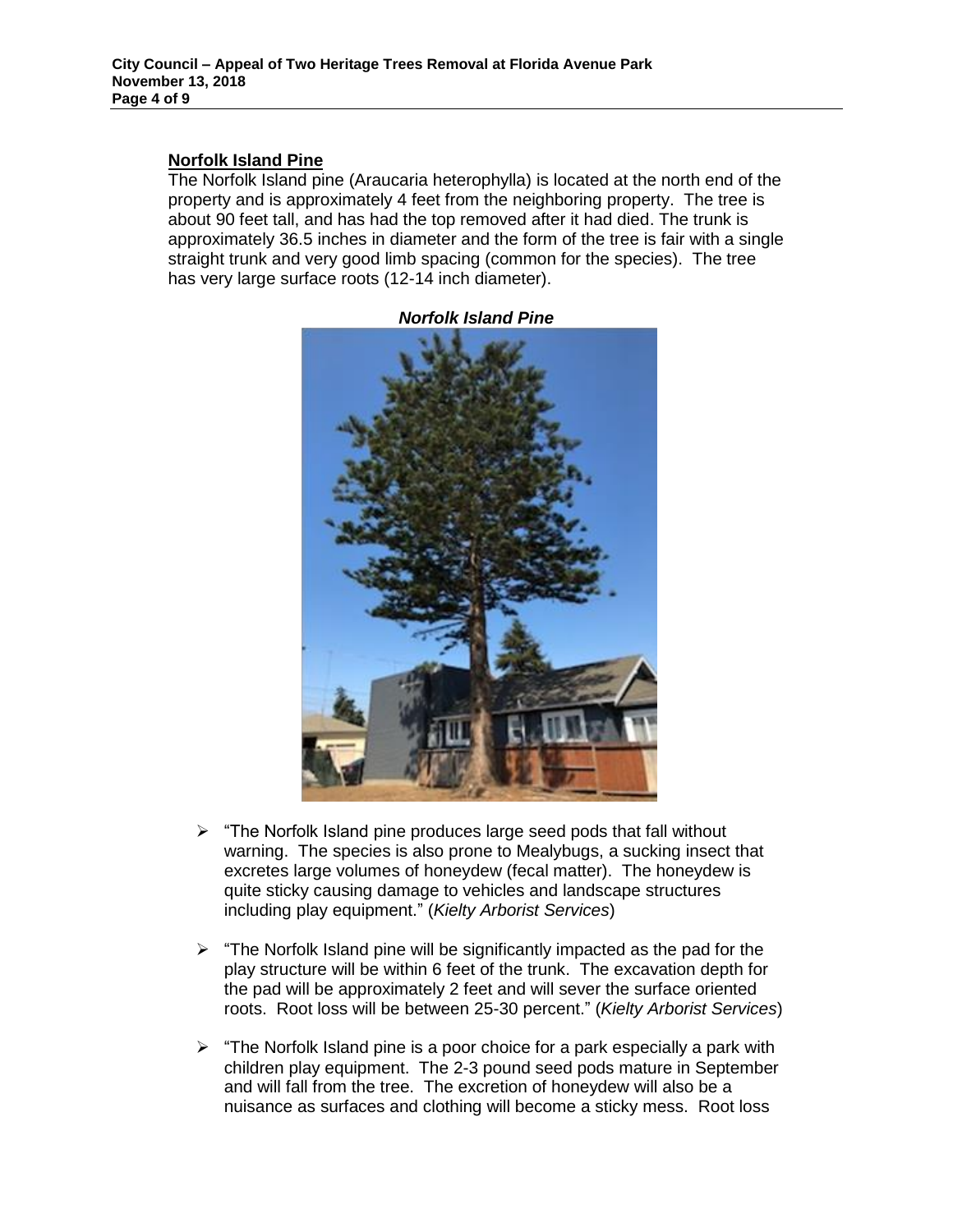will be significant and will further reduce the tree vigor." (*Kielty Arborist Services*)

- $\triangleright$  "Because the tree has lost its top, side limb development is likely to be faster and new tops will tend to develop. Both the new tops and proportionately longer limbs will be at an increased risk for failure." *(Tree Management Experts)*
- $\triangleright$  "The health of the Norfolk Island pine will likely be impacted more significantly, and although it would likely survive and have minimal impact to structural roots, it will likely show thinning and decline…The tree will pose a much higher risk after construction due to the presence of people on a frequent basis, and particularly due to the large number of cones, any one of which could strike a person." *(Tree Management Experts)*
- $\triangleright$  "This tree is at a maturity point where it is producing many cones, and there are likely more than 100 currently in the tree. These cones are about the size of a grapefruit and weigh about 1 to 2 pounds. As with all Araucaria species, most cones mature, dry out and then disintegrate and fall as cone scales. There are frequent exceptions to the disintegration, however, and green cones can fall. The presence of squirrel damage increases the risk that a green cone could be chewed free. These cones fall from near the top of the tree, or at about 50 to 80 feet. If a green cone were to hit someone it would cause serious harm or death." *(Tree Management Experts)*
- $\triangleright$  "We recommend that the Norfolk Island pine be considered for removal due to the risks posed from the cones." *(Tree Management Experts)*



### *Norfolk Island Pine's Green Cones and Needles*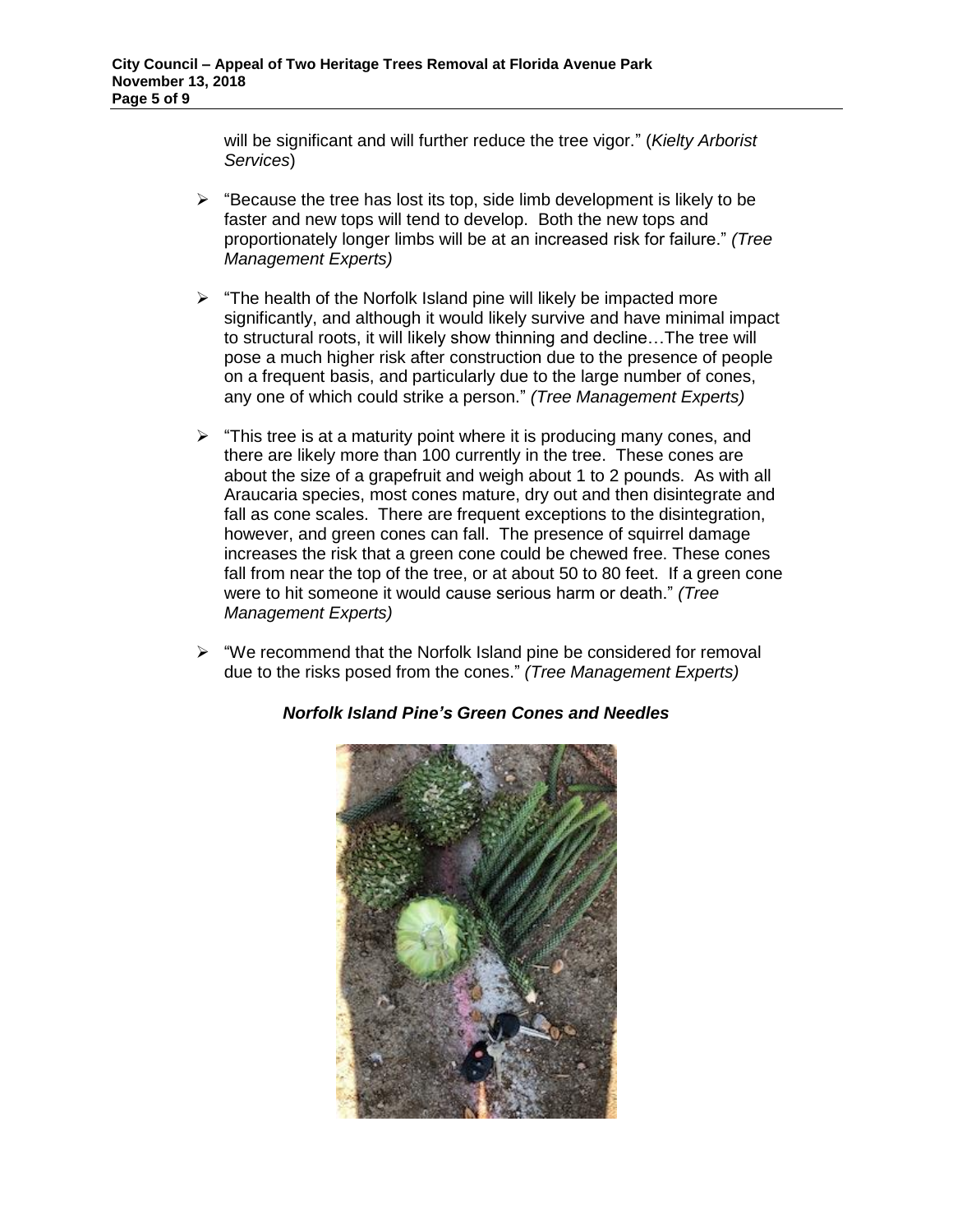#### **Deodar Cedar**

The Deodar cedar (Cedrus deodara) is located along the Martin Place frontage of the park site. The canopy spreads about 35 feet and the tree is approximately 40-45 feet tall. It has a diameter at breast height of 29.9 and 15.5 inches. There is a slight lean in the trunk toward the southeast, and the limbs are also predominantly toward the south.



*Deodar Cedar*

- $\triangleright$  "The trunk of the tree was covered with ivy and some root crown damage occurred from the removal of the ivy. The abundance of deadwood may be an indicator of crown rot. The cedar was recently trimmed with several of the limbs being shortened. The cedar receives a condition rating of 50 on a 1-100 scale (poor-fair)." (*Kielty Arborist Services*)
- $\triangleright$  "The cedar tree has been heavily trimmed in the past. The topping of the tree has caused the form of the tree to be poor. The latest trimming was quite heavy reducing the heavy lateral limbs over the site and street. The latest trimming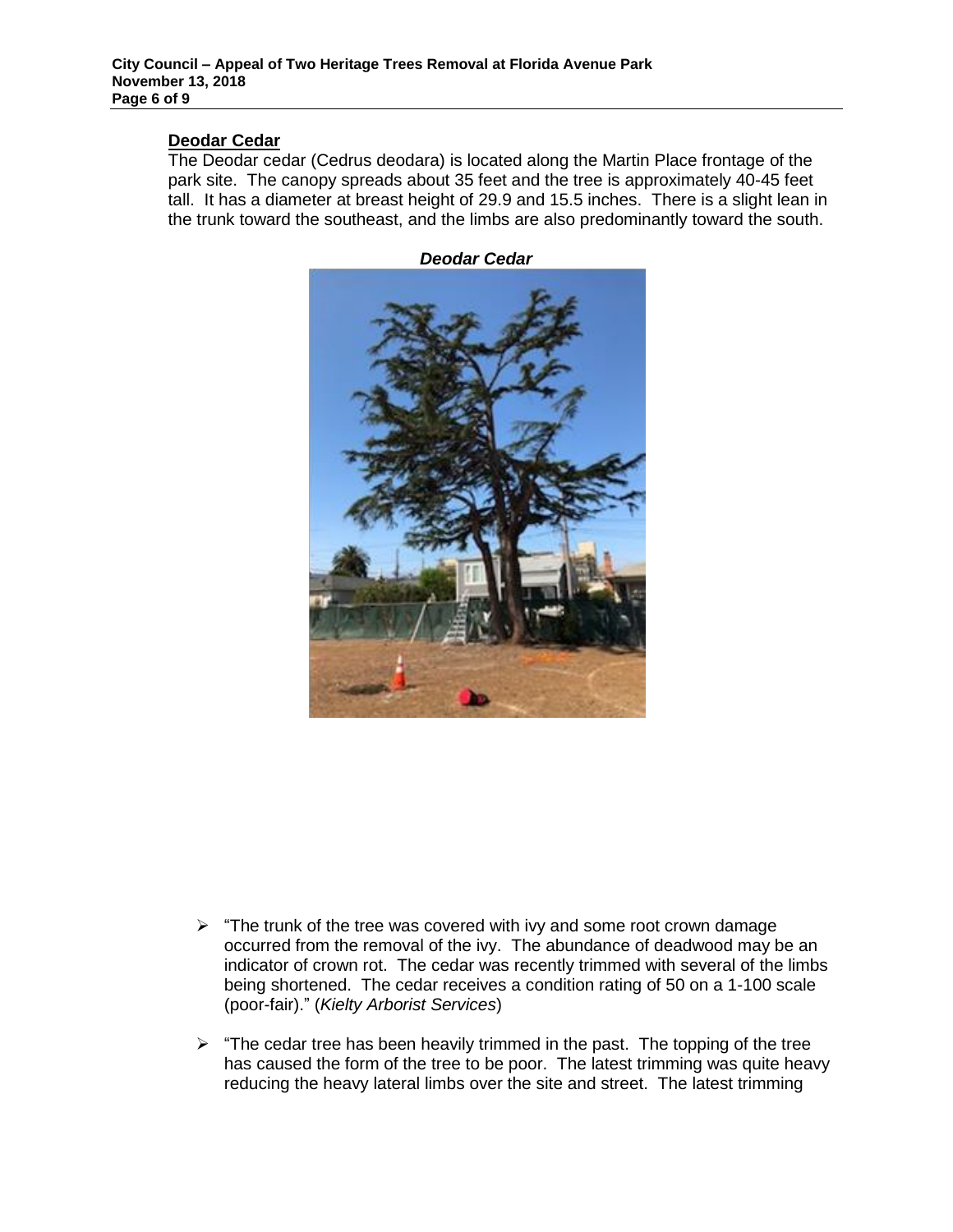lessened the chances of limb failure but permanently disfigured the poorly formed tree." (*Kielty Arborist Services*)

- $\triangleright$  "The cedar will have moderate impacts to the root zone. Several paths intersect within the dripline of the tree. Root loss during the path installation should be 10- 15 percent." (*Kielty Arborist Services*)
- $\triangleright$  "The cedar will not present a hazard as the severe trimming has temporarily reduces the chances of limb failure. Root damage will be moderate and the will survive the construction. The poor disfigured form of the cedar is permanent and will never improve." (*Kielty Arborist Services*)
- $\triangleright$  "The tree was recently pruned and some lower limbs were removed. There are no dead branches or particularly end-heavy branches in the tree. One larger limb on the south side has a decayed and cracked area and should be removed. The tree has no other pruning needs at this time. Risk posed by this tree is currently low." *(Tree Management Experts)*
- $\triangleright$  "The health of the Deodar cedar will likely be impacted in some way, but should be manageable if a TPR [Tree Protection Report] is implemented and if we are on site during excavation activities. The risk posed by this tree will increase due to people being beneath it on a frequent basis. The defective limb with decay present is a known potential failure point and should be removed before construction begins. Other maintenance needs have already been met with recent pruning." *(Tree Management Experts)*
- $\triangleright$  "We recommend that the Deodar cedar be pruned to remove the decayed limb and that a Tree Protection Report be created and implemented." *(Tree Management Experts)*

Staff developed two conceptual alternates for the Park and Recreation Commission to consider, if there was an interest to retain the heritage trees, which included:

Alternate 1: Relocate the children's play area closer to the middle of the park site, thereby increasing the distance from the core root structure of the trees. This alternate also reduces the size of the lawn feature near the Florida Avenue side of the park. Under this alternate, staff would recommend that the fall zone for the Norfolk Island pine's cones is several feet away from the children's play area and the area around the trees be fenced off, making that portion of the park unusable. Additionally, the change will add 2-3 months to the timeline so that revised design and specification documents as well as construction plans can be created. The additional cost is unknown at this time, however, staff estimates the increased cost to be between \$50,000 and \$75,000. A sketch of Alternate 1 can be found on Attachment 4 of this report.

Alternate 2: Eliminate all play equipment in the park and provide a large lawn from the middle of the site to the Florida Avenue frontage. This will create a dedicated area for the heritage trees in the rear of the site that will be enclosed with a fence and unusable. It is estimated that this change will add 1-2 months to the timeline so that revised design and specification documents as well as construction plans can be created. However, while the cost of the redesign and construction are unknown at this time, the total cost will be less than the recommended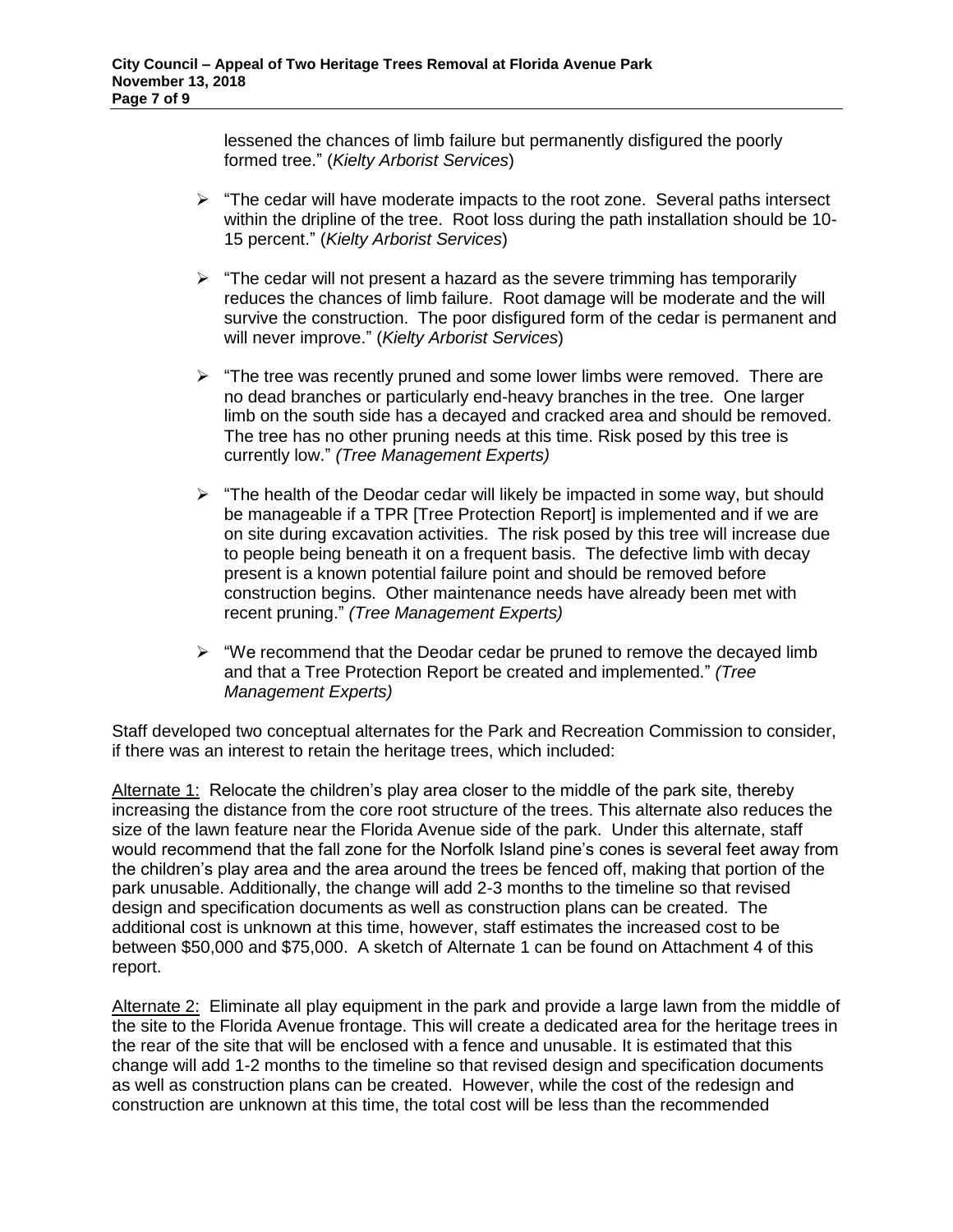approach and Alternate 1 due to the removal of the play equipment. A sketch of Alternate 2 can be found on Attachment 5 of this report.

Based on the aforementioned arborist reports and to provide the most appealing new park at the site, staff recommends that both heritage trees be removed if the current layout/design is selected. It is important to note that the current design includes the installation of more than twelve (12) new trees within the park and near the surrounding sidewalks.

If this recommended approach is taken (minor changes to current design and the removal of the two existing heritage trees) is selected, staff estimates that it will take appropriately 3-5 weeks to revise the design/specifications and construction documents. The project will then be rebid for selection of a contractor, a 3-4 month process. It is estimated that construction would begin in the first quarter of 2019, with an estimated completion in the third quarter of 2019 (July-September).

The Park and Recreation Commission heard the presentation on this item on September 19, 2018 and supported staffs' decision to remove both heritage trees and retain the original layout of the park. Several members of the public spoke regarding this issue, both for and against the removal of the trees. In accordance with the San Bruno Municipal Code Section 8.25.080, any person can appeal the decision to remove heritage trees 10 days after the decision is made. Following the Park and Recreation Commission meeting, three appeals were received by staff, which initiated an appeal process.

Following the appeal consideration by the City Council, staff will prepare a resolution and will include it on the consent calendar at the next regular City Council meeting, which is scheduled for November 13, 2018.

### **FISCAL IMPACT:**

There is no direct fiscal impact to consider this appeal. The 2018-19 Capital Improvement Program Budget includes a total available appropriation for Florida Avenue Park site demolition and clean-up, planning, design and construction in the amount of \$1,533,127. Staff obtained three informal bids for the cost of the removal of the two heritage trees, and estimates the removal to increase the construction cost by approximately \$7,000 to 10,000. Staff anticipates the current appropriations are sufficient for this project.

#### **RECOMMENDATION:**

Appeal by group of residents on the removal of two heritage trees from Florida Avenue Park site.

### **ALTERNATIVES:**

- 1. Uphold the Park and Recreation Commission decision for removal of the two heritage trees located at the Florida Avenue Park site and proceed with the four other minor design changes as detailed in this report.
- 2. Direct staff to pursue alternative 1 or alternative 2 and bring a revised cost back to the City Council for additional appropriations.